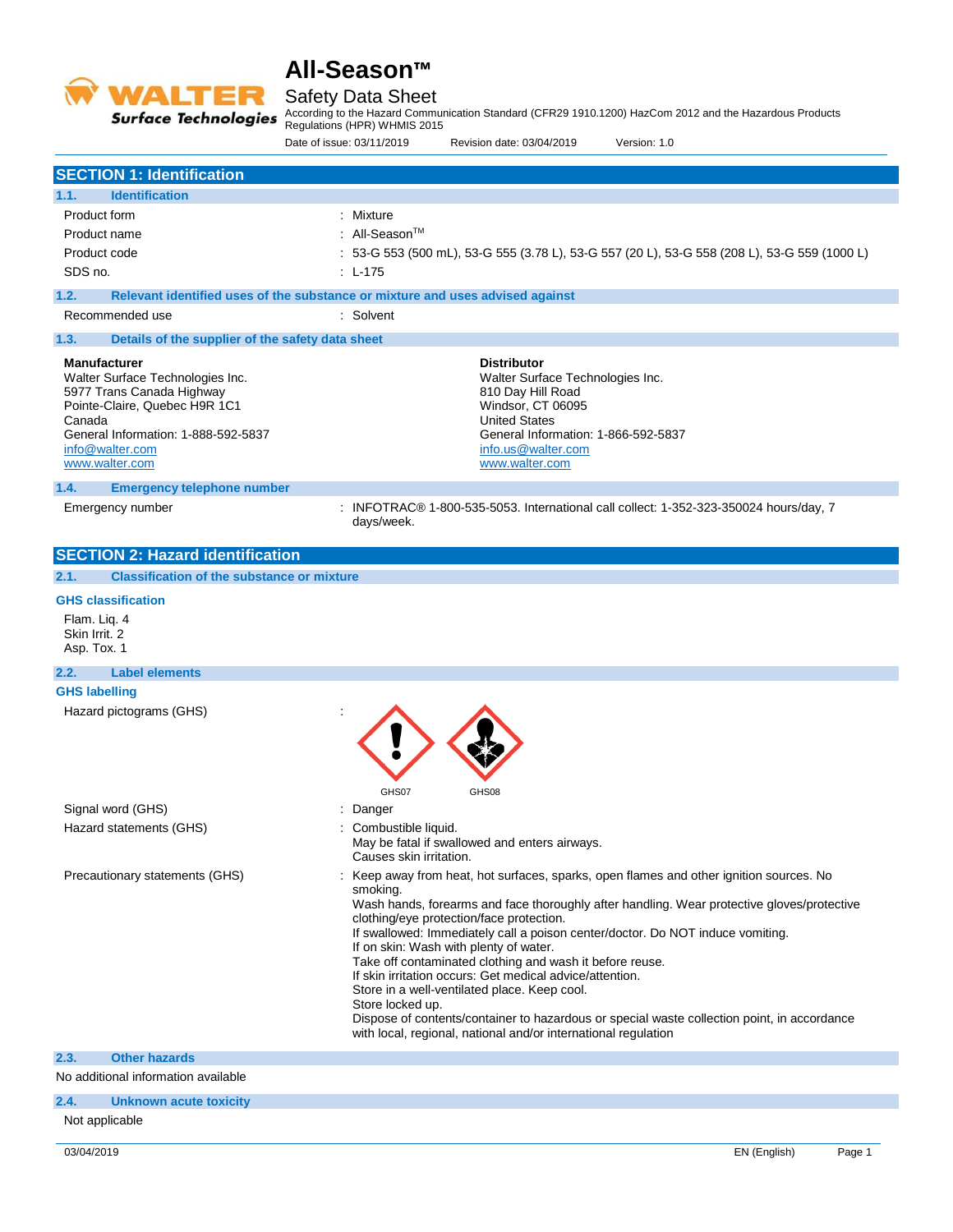### Safety Data Sheet

According to the Hazard Communication Standard (CFR29 1910.1200) HazCom 2012 and the Hazardous Products Regulations (HPR) WHMIS 2015

**SECTION 3: Composition/information on ingredients**

#### **3.1. Substances**

#### Not applicable

| 3.2.<br><b>Mixtures</b>                |                           |               |  |
|----------------------------------------|---------------------------|---------------|--|
| <b>Name</b>                            | <b>Product identifier</b> | $\frac{9}{6}$ |  |
| Naphtha, petroleum, hydrotreated heavy | (CAS-No.) 64742-48-9      | $30 - 60$     |  |
| 2-Ethylhexyl acetate                   | (CAS-No.) 103-09-3        | $30 - 60$     |  |

**\*Chemical name, CAS number and/or exact concentration have been withheld as a trade secret**

| <b>SECTION 4: First aid measures</b>                                |                                                                                                                                                                                                 |  |  |
|---------------------------------------------------------------------|-------------------------------------------------------------------------------------------------------------------------------------------------------------------------------------------------|--|--|
| <b>Description of first aid measures</b><br>4.1.                    |                                                                                                                                                                                                 |  |  |
| First-aid measures after inhalation                                 | : If breathing is difficult, remove victim to fresh air and keep at rest in a position comfortable for<br>breathing. Get medical advice/attention if you feel unwell.                           |  |  |
| First-aid measures after skin contact                               | : IF ON SKIN: Wash with plenty of water. Take off contaminated clothing and wash it before<br>reuse. If skin irritation occurs: Get medical advice/attention.                                   |  |  |
| First-aid measures after eye contact                                | : IF IN EYES: Rinse cautiously with water for several minutes. Remove contact lenses, if present<br>and easy to do. Continue rinsing. If eye irritation persists: Get medical advice/attention. |  |  |
| First-aid measures after ingestion                                  | : IF SWALLOWED: Immediately call a POISON CENTER/doctor. Do NOT induce vomiting.<br>Never give anything by mouth to an unconscious person.                                                      |  |  |
| 4.2.<br>Most important symptoms and effects, both acute and delayed |                                                                                                                                                                                                 |  |  |
| Symptoms/effects after inhalation                                   | : May cause irritation to the respiratory tract.                                                                                                                                                |  |  |
| Symptoms/effects after skin contact                                 | : Causes skin irritation. Symptoms may include redness, drying, defatting and cracking of the<br>skin.                                                                                          |  |  |
| Symptoms/effects after eye contact                                  | : May cause eye irritation. Symptoms may include discomfort or pain, excess blinking and tear<br>production, with possible redness and swelling.                                                |  |  |
| Symptoms/effects after ingestion                                    | : May be fatal if swallowed and enters airways. May result in aspiration into the lungs, causing<br>chemical pneumonia. May cause gastrointestinal irritation, nausea, vomiting and diarrhea.   |  |  |

#### **4.3. Indication of any immediate medical attention and special treatment needed**

Symptoms may be delayed. In case of accident or if you feel unwell, seek medical advice immediately (show the label where possible).

| <b>SECTION 5: Firefighting measures</b>                       |                                                                                                                       |  |  |
|---------------------------------------------------------------|-----------------------------------------------------------------------------------------------------------------------|--|--|
| 5.1.<br><b>Extinguishing media</b>                            |                                                                                                                       |  |  |
| Suitable extinguishing media                                  | : Carbon dioxide (CO2). Chemical powder. Water spray.                                                                 |  |  |
| Unsuitable extinguishing media                                | : None known.                                                                                                         |  |  |
| 5.2.<br>Special hazards arising from the substance or mixture |                                                                                                                       |  |  |
| Fire hazard                                                   | : Combustible liquid. Products of combustion may include, and are not limited to: oxides of<br>carbon.                |  |  |
| 5.3.<br><b>Advice for firefighters</b>                        |                                                                                                                       |  |  |
| Firefighting instructions                                     | : Cool down the containers exposed to heat with a water spray.                                                        |  |  |
| Protection during firefighting                                | : Keep upwind of fire. Wear full fire fighting turn-out gear (full Bunker gear) and respiratory<br>protection (SCBA). |  |  |

| <b>SECTION 6: Accidental release measures</b> |                                                                     |                                                                                                                                                                                                                              |
|-----------------------------------------------|---------------------------------------------------------------------|------------------------------------------------------------------------------------------------------------------------------------------------------------------------------------------------------------------------------|
| 6.1.                                          | Personal precautions, protective equipment and emergency procedures |                                                                                                                                                                                                                              |
|                                               | General measures                                                    | : Use personal protection recommended in Section 8. Isolate the hazard area and deny entry to<br>unnecessary and unprotected personnel. Use special care to avoid static electric charges.<br>Eliminate sources of ignition. |
| 6.1.1.                                        | For non-emergency personnel                                         |                                                                                                                                                                                                                              |

#### No additional information available

#### **6.1.2. For emergency responders**

No additional information available

#### **6.2. Environmental precautions**

Prevent entry to sewers and public waters.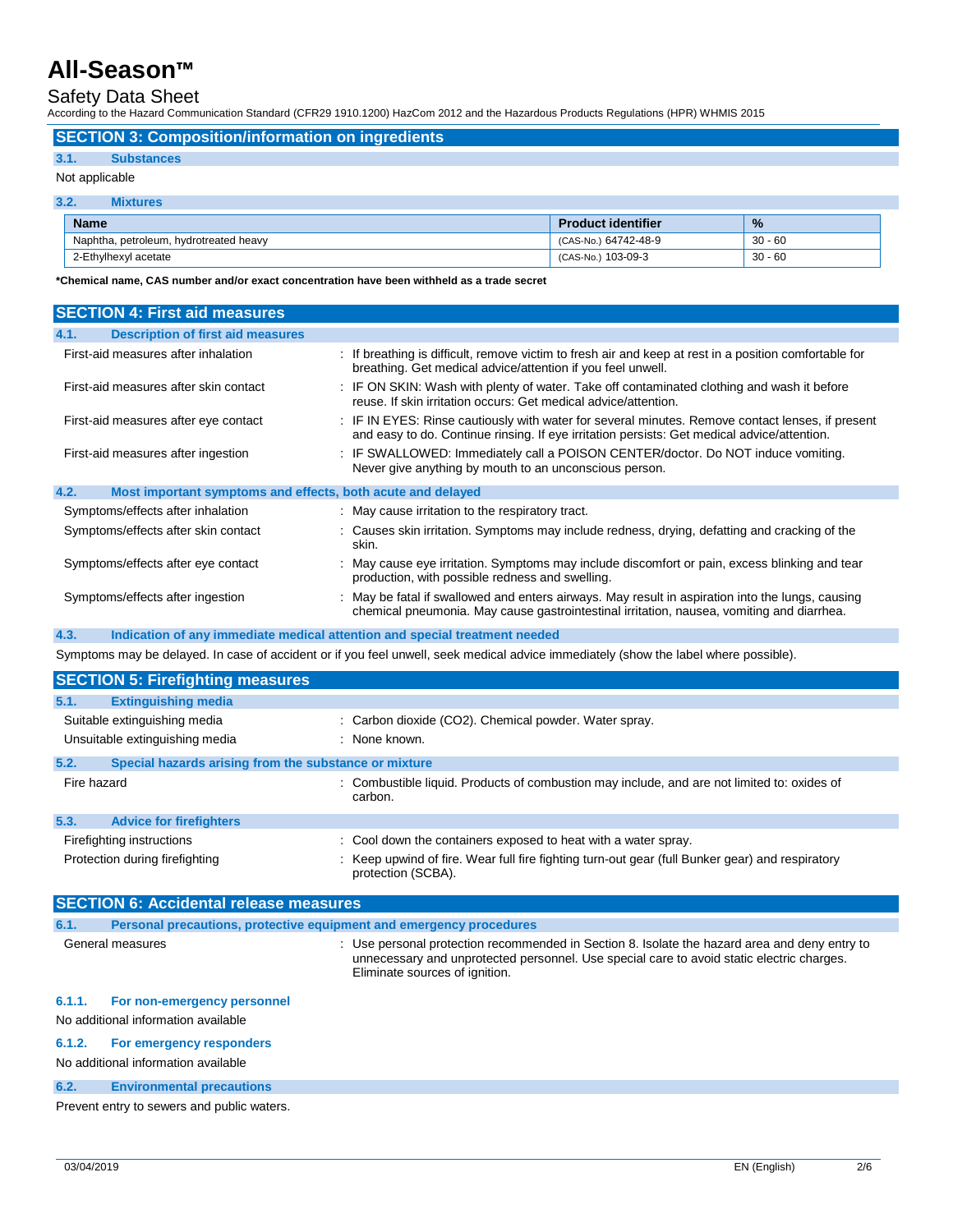## Safety Data Sheet

According to the Hazard Communication Standard (CFR29 1910.1200) HazCom 2012 and the Hazardous Products Regulations (HPR) WHMIS 2015

| 6.3. | Methods and material for containment and cleaning up                                |                                                                                                                                                                                                                                                                             |
|------|-------------------------------------------------------------------------------------|-----------------------------------------------------------------------------------------------------------------------------------------------------------------------------------------------------------------------------------------------------------------------------|
|      | For containment                                                                     | : Contain and/or absorb spill with inert material (e.g. sand, vermiculite), then place in a suitable<br>container. Do not flush to sewer or allow to enter waterways. Use appropriate Personal<br>Protective Equipment (PPE).                                               |
|      | Methods for cleaning up                                                             | : Sweep or shovel spills into appropriate container for disposal. Provide ventilation.                                                                                                                                                                                      |
| 6.4. | <b>Reference to other sections</b>                                                  |                                                                                                                                                                                                                                                                             |
|      | For further information refer to section 8: "Exposure controls/personal protection" |                                                                                                                                                                                                                                                                             |
|      | <b>SECTION 7: Handling and storage</b>                                              |                                                                                                                                                                                                                                                                             |
| 7.1. | <b>Precautions for safe handling</b>                                                |                                                                                                                                                                                                                                                                             |
|      | Precautions for safe handling                                                       | : Keep away from sources of ignition - No smoking. Avoid contact with skin and eyes. Avoid<br>breathing dust/fume/gas/mist/vapours/spray. Do not swallow. Handle and open container with<br>care. When using do not eat, drink or smoke. Use only in well ventilated areas. |
|      | Hygiene measures                                                                    | : Wash contaminated clothing before reuse. Always wash hands after handling the product.                                                                                                                                                                                    |
| 7.2. | Conditions for safe storage, including any incompatibilities                        |                                                                                                                                                                                                                                                                             |
|      | <b>Technical measures</b>                                                           | : Proper grounding procedures to avoid static electricity should be followed.                                                                                                                                                                                               |
|      | Storage conditions                                                                  | : Keep out of the reach of children. Keep container tightly closed. Store in a well-ventilated place.<br>Keep cool.                                                                                                                                                         |

### **SECTION 8: Exposure controls/personal protection**

### **8.1. Control parameters**

| Naphtha, petroleum, hydrotreated heavy (64742-48-9) |                                                |  |
|-----------------------------------------------------|------------------------------------------------|--|
| Not applicable                                      |                                                |  |
| 2-Ethylhexyl acetate (103-09-3)                     |                                                |  |
| Not applicable                                      |                                                |  |
| 8.2.<br><b>Exposure controls</b>                    |                                                |  |
| Appropriate engineering controls                    | : Ensure good ventilation of the work station. |  |

| Appropriate engineering controls | : Ensure good ventilation of the work station.                                                                                                                                                                                                   |
|----------------------------------|--------------------------------------------------------------------------------------------------------------------------------------------------------------------------------------------------------------------------------------------------|
| Hand protection                  | : Wear suitable gloves.                                                                                                                                                                                                                          |
| Eye protection                   | : Safety glasses or goggles are recommended when using product.                                                                                                                                                                                  |
| Skin and body protection         | : Wear suitable protective clothing.                                                                                                                                                                                                             |
| Respiratory protection           | : In case of insufficient ventilation, wear suitable respiratory equipment. Respirator selection<br>must be based on known or anticipated exposure levels, the hazards of the product and the<br>safe working limits of the selected respirator. |
| Environmental exposure controls  | : Avoid release to the environment.                                                                                                                                                                                                              |
| Other information                | : Handle in accordance with good industrial hygiene and safety procedures. Do not eat, drink or<br>smoke when using this product.                                                                                                                |

| <b>SECTION 9: Physical and chemical properties</b>            |                              |  |
|---------------------------------------------------------------|------------------------------|--|
| Information on basic physical and chemical properties<br>9.1. |                              |  |
| Physical state                                                | $:$ Liquid                   |  |
| Appearance                                                    | $:$ Fluid.                   |  |
| Colour                                                        | : Clear                      |  |
| Odour                                                         | : Specific type              |  |
| Odour threshold                                               | : No data available          |  |
| pH                                                            | : No data available          |  |
| Melting point                                                 | : No data available          |  |
| Freezing point                                                | : No data available          |  |
| Boiling point                                                 | : No data available          |  |
| Flash point                                                   | : 66 °C (150.8 °F)           |  |
| Relative evaporation rate (butylacetate=1)                    | : No data available          |  |
| Flammability (solid, gas)                                     | : Flammable                  |  |
| Vapour pressure                                               | : No data available          |  |
| Relative vapour density at 20 °C                              | : No data available          |  |
| Relative density                                              | : $0.826 \ @ \ 20 \degree C$ |  |
|                                                               |                              |  |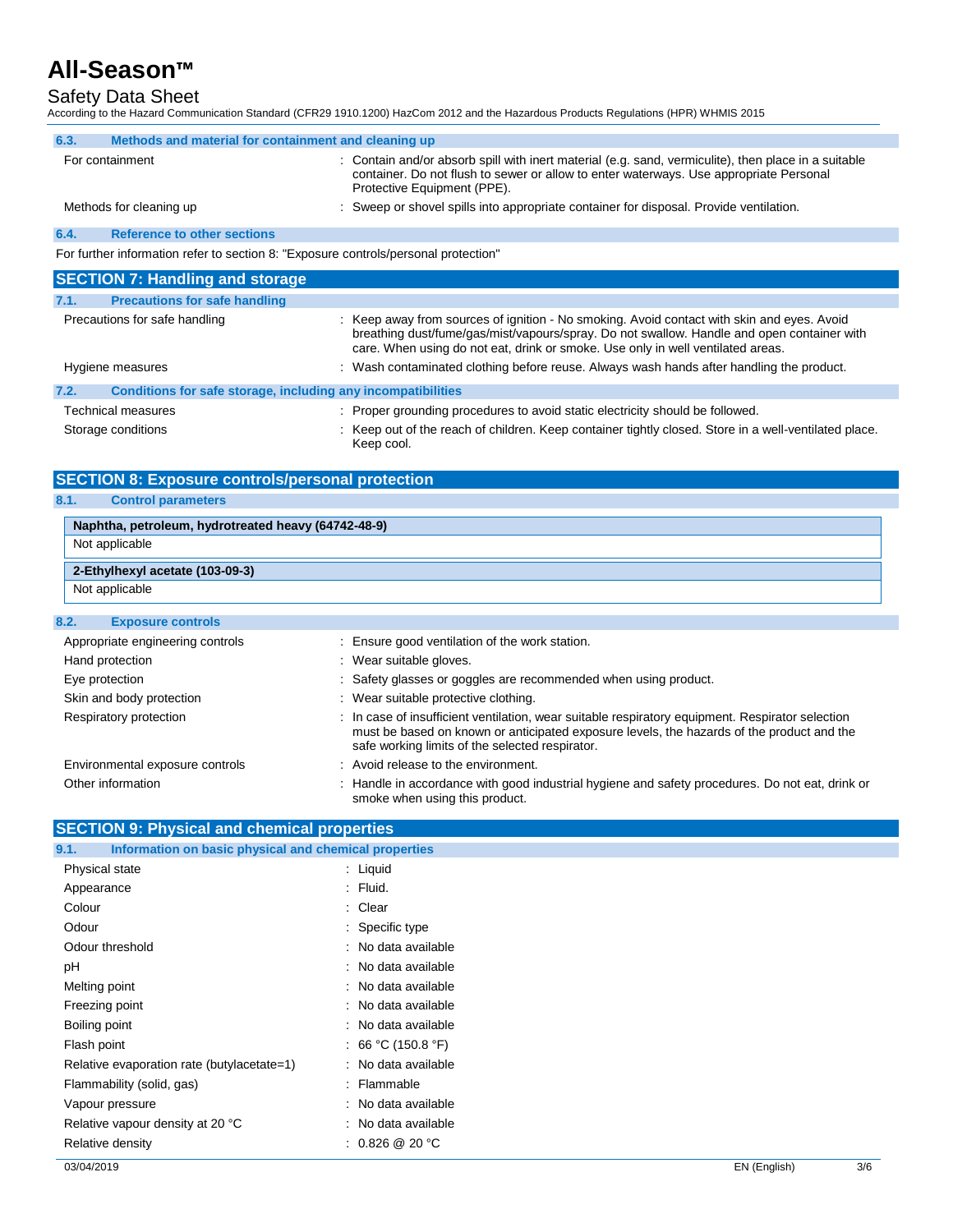## Safety Data Sheet

According to the Hazard Communication Standard (CFR29 1910.1200) HazCom 2012 and the Hazardous Products Regulations (HPR) WHMIS 2015

| Solubility                            | : Emulsifiable in water.                        |
|---------------------------------------|-------------------------------------------------|
| Partition coefficient n-octanol/water | : No data available                             |
| Auto-ignition temperature             | : Product is not selfigniting.                  |
| Decomposition temperature             | : No data available                             |
| Viscosity, kinematic                  | : No data available                             |
| Viscosity, dynamic                    | : No data available                             |
| <b>Explosive limits</b>               | : No data available                             |
| Explosive properties                  | : Product does not present an explosion hazard. |
| Oxidising properties                  | : No data available                             |
|                                       |                                                 |

### **9.2. Other information**

No additional information available

### **SECTION 10: Stability and reactivity**

**10.1. Reactivity**

No dangerous reactions known under normal conditions of use.

#### **10.2. Chemical stability**

Stable under normal conditions. May form flammable/explosive vapour-air mixture.

#### **10.3. Possibility of hazardous reactions**

No dangerous reactions known under normal conditions of use.

**10.4. Conditions to avoid**

Heat. Sources of ignition. Incompatible materials.

**10.5. Incompatible materials**

Strong oxidizers.

#### **10.6. Hazardous decomposition products**

May include, and are not limited to: oxides of carbon. May release flammable gases.

| <b>SECTION 11: Toxicological information</b>         |                                                                                                                                                                                             |  |  |
|------------------------------------------------------|---------------------------------------------------------------------------------------------------------------------------------------------------------------------------------------------|--|--|
| 11.1.<br><b>Information on toxicological effects</b> |                                                                                                                                                                                             |  |  |
| Acute toxicity (oral)                                | : Not classified.                                                                                                                                                                           |  |  |
| Acute toxicity (dermal)                              | Not classified.                                                                                                                                                                             |  |  |
| Acute toxicity (inhalation)                          | : Not classified.                                                                                                                                                                           |  |  |
| Naphtha, petroleum, hydrotreated heavy (64742-48-9)  |                                                                                                                                                                                             |  |  |
| LD50 oral rat                                        | > 6000 mg/kg                                                                                                                                                                                |  |  |
| LD50 dermal rabbit                                   | $>3160$ mg/kg                                                                                                                                                                               |  |  |
| LC50 inhalation rat                                  | > 8500 mg/m <sup>3</sup> (Exposure time: 4 h)                                                                                                                                               |  |  |
| 2-Ethylhexyl acetate (103-09-3)                      |                                                                                                                                                                                             |  |  |
| LD50 oral rat                                        | 3 g/kg                                                                                                                                                                                      |  |  |
| Skin corrosion/irritation                            | : Causes skin irritation.                                                                                                                                                                   |  |  |
| Serious eye damage/irritation                        | Not classified.                                                                                                                                                                             |  |  |
| Respiratory or skin sensitisation                    | : Not classified.                                                                                                                                                                           |  |  |
| Germ cell mutagenicity                               | Not classified.                                                                                                                                                                             |  |  |
| Carcinogenicity                                      | : Not classified.                                                                                                                                                                           |  |  |
| Reproductive toxicity                                | Not classified.                                                                                                                                                                             |  |  |
| STOT-single exposure                                 | : Not classified.                                                                                                                                                                           |  |  |
| STOT-repeated exposure                               | : Not classified.                                                                                                                                                                           |  |  |
| Aspiration hazard                                    | : May be fatal if swallowed and enters airways.                                                                                                                                             |  |  |
| Symptoms/effects after inhalation                    | May cause irritation to the respiratory tract.                                                                                                                                              |  |  |
| Symptoms/effects after skin contact                  | : Causes skin irritation. Symptoms may include redness, drying, defatting and cracking of the skin.                                                                                         |  |  |
| Symptoms/effects after eye contact                   | May cause eye irritation. Symptoms may include discomfort or pain, excess blinking and tear<br>production, with possible redness and swelling.                                              |  |  |
| Symptoms/effects after ingestion                     | May be fatal if swallowed and enters airways. May result in aspiration into the lungs, causing<br>chemical pneumonia. May cause gastrointestinal irritation, nausea, vomiting and diarrhea. |  |  |
| Other information                                    | : Likely routes of exposure: ingestion, inhalation, skin and eye.                                                                                                                           |  |  |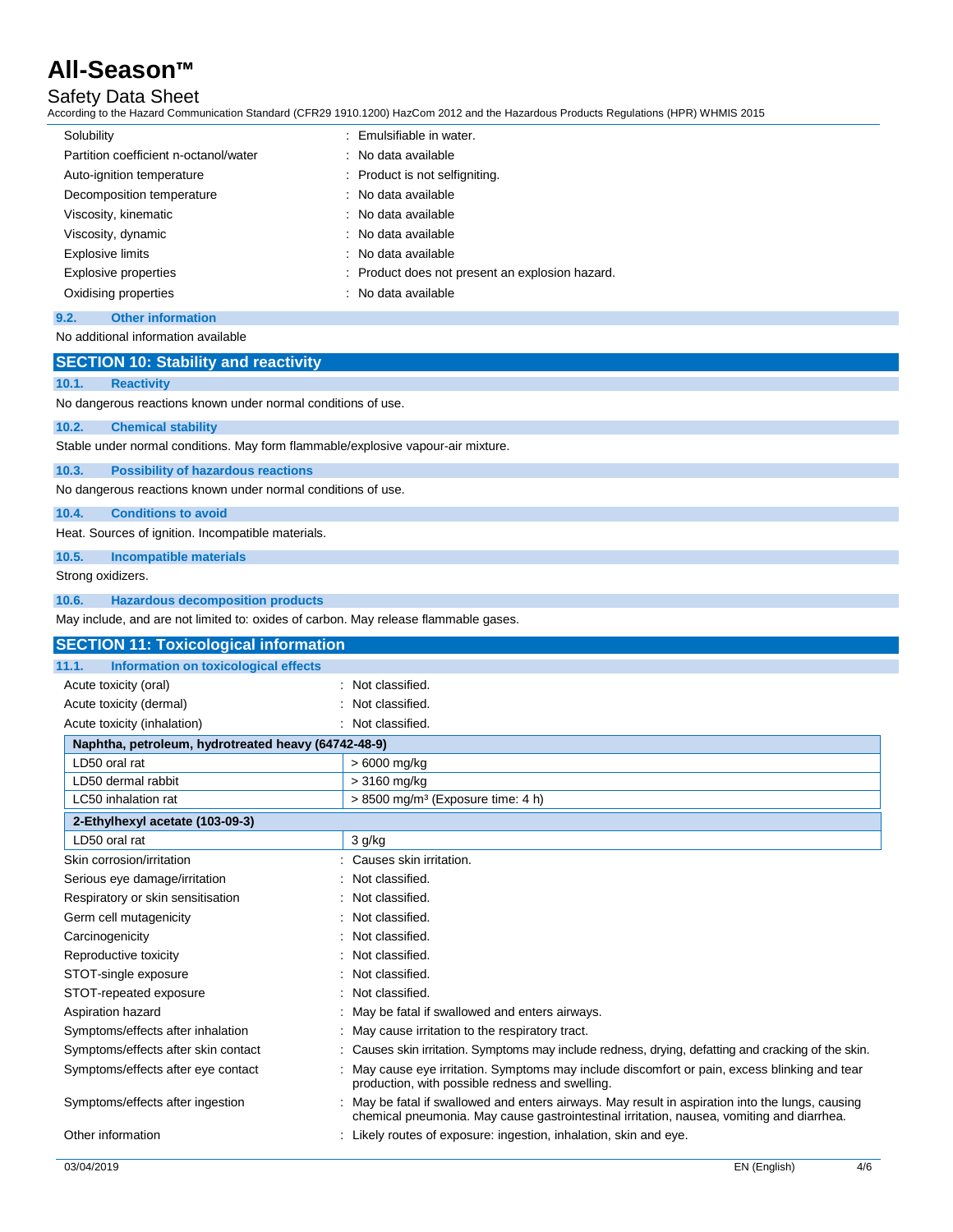## Safety Data Sheet

According to the Hazard Communication Standard (CFR29 1910.1200) HazCom 2012 and the Hazardous Products Regulations (HPR) WHMIS 2015

|                                                                                                                                                                             | יכטועווען נט נופ רומבמוט טטוווווטווטמוטו טנמוטמוט (טו ולבט דטרובטט) רומבטטוו בטדב מוט נופ רומבמוטטט רדוטטטטט ויפעטומוטוס (דורוק) אירוואוס בטדס |  |
|-----------------------------------------------------------------------------------------------------------------------------------------------------------------------------|------------------------------------------------------------------------------------------------------------------------------------------------|--|
| <b>SECTION 12: Ecological information</b>                                                                                                                                   |                                                                                                                                                |  |
| 12.1.<br><b>Toxicity</b>                                                                                                                                                    |                                                                                                                                                |  |
| Ecology - general                                                                                                                                                           | : May cause long-term adverse effects in the aquatic environment.                                                                              |  |
| Naphtha, petroleum, hydrotreated heavy (64742-48-9)                                                                                                                         |                                                                                                                                                |  |
| LC50 fish 1                                                                                                                                                                 | 2200 mg/l (Exposure time: 96 h - Species: Pimephales promelas)                                                                                 |  |
| 2-Ethylhexyl acetate (103-09-3)                                                                                                                                             |                                                                                                                                                |  |
| ErC50 (other aquatic plants)                                                                                                                                                | $<$ mg/l                                                                                                                                       |  |
| 12.2.<br><b>Persistence and degradability</b>                                                                                                                               |                                                                                                                                                |  |
| All-Season™                                                                                                                                                                 |                                                                                                                                                |  |
| Persistence and degradability                                                                                                                                               | Not established.                                                                                                                               |  |
| <b>Bioaccumulative potential</b><br>12.3.                                                                                                                                   |                                                                                                                                                |  |
| All-Season™                                                                                                                                                                 |                                                                                                                                                |  |
| Bioaccumulative potential                                                                                                                                                   | Not established.                                                                                                                               |  |
| 12.4.<br><b>Mobility in soil</b>                                                                                                                                            |                                                                                                                                                |  |
| No additional information available                                                                                                                                         |                                                                                                                                                |  |
| 12.5.<br><b>Other adverse effects</b>                                                                                                                                       |                                                                                                                                                |  |
| Other information                                                                                                                                                           | : No other effects known.                                                                                                                      |  |
|                                                                                                                                                                             |                                                                                                                                                |  |
| <b>SECTION 13: Disposal considerations</b>                                                                                                                                  |                                                                                                                                                |  |
| 13.1.<br><b>Waste treatment methods</b>                                                                                                                                     |                                                                                                                                                |  |
| Product/Packaging disposal recommendations                                                                                                                                  | Dispose in a safe manner in accordance with local/national regulations.                                                                        |  |
| Additional information                                                                                                                                                      | : Handle empty containers with care because residual vapours are flammable.                                                                    |  |
| <b>SECTION 14: Transport information</b>                                                                                                                                    |                                                                                                                                                |  |
| <b>Department of Transportation (DOT)</b>                                                                                                                                   |                                                                                                                                                |  |
| In accordance with DOT                                                                                                                                                      |                                                                                                                                                |  |
| UN-No.(DOT)                                                                                                                                                                 | : NA1993                                                                                                                                       |  |
| Proper Shipping Name (DOT)                                                                                                                                                  | Combustible liquid, n.o.s.                                                                                                                     |  |
| Class (DOT)                                                                                                                                                                 | Flammable and combustible liquid 49 CFR 173.120                                                                                                |  |
| Packing group (DOT)                                                                                                                                                         | : III                                                                                                                                          |  |
| <b>Transportation of Dangerous Goods (TDG)</b>                                                                                                                              |                                                                                                                                                |  |
| In accordance with TDG                                                                                                                                                      |                                                                                                                                                |  |
| Not regulated                                                                                                                                                               |                                                                                                                                                |  |
|                                                                                                                                                                             |                                                                                                                                                |  |
| <b>SECTION 15: Regulatory information</b>                                                                                                                                   |                                                                                                                                                |  |
| 15.1. US Federal regulations                                                                                                                                                |                                                                                                                                                |  |
| All components of this product are listed, or excluded from listing, on the United States Environmental Protection Agency Toxic Substances<br>Control Act (TSCA) inventory. |                                                                                                                                                |  |
| All components of this product are listed, or excluded from listing, on the Canadian DSL (Domestic Substances List) and NDSL (Non-Domestic<br>Substances List) inventories. |                                                                                                                                                |  |
| 15.2. International regulations                                                                                                                                             |                                                                                                                                                |  |
| No additional information available                                                                                                                                         |                                                                                                                                                |  |
| 15.3. US State regulations                                                                                                                                                  |                                                                                                                                                |  |
| and/or reproductive harm                                                                                                                                                    | California Proposition 65 - This product does not contain any substances known to the state of California to cause cancer, developmental       |  |
| <b>Component</b>                                                                                                                                                            | <b>State or local regulations</b>                                                                                                              |  |